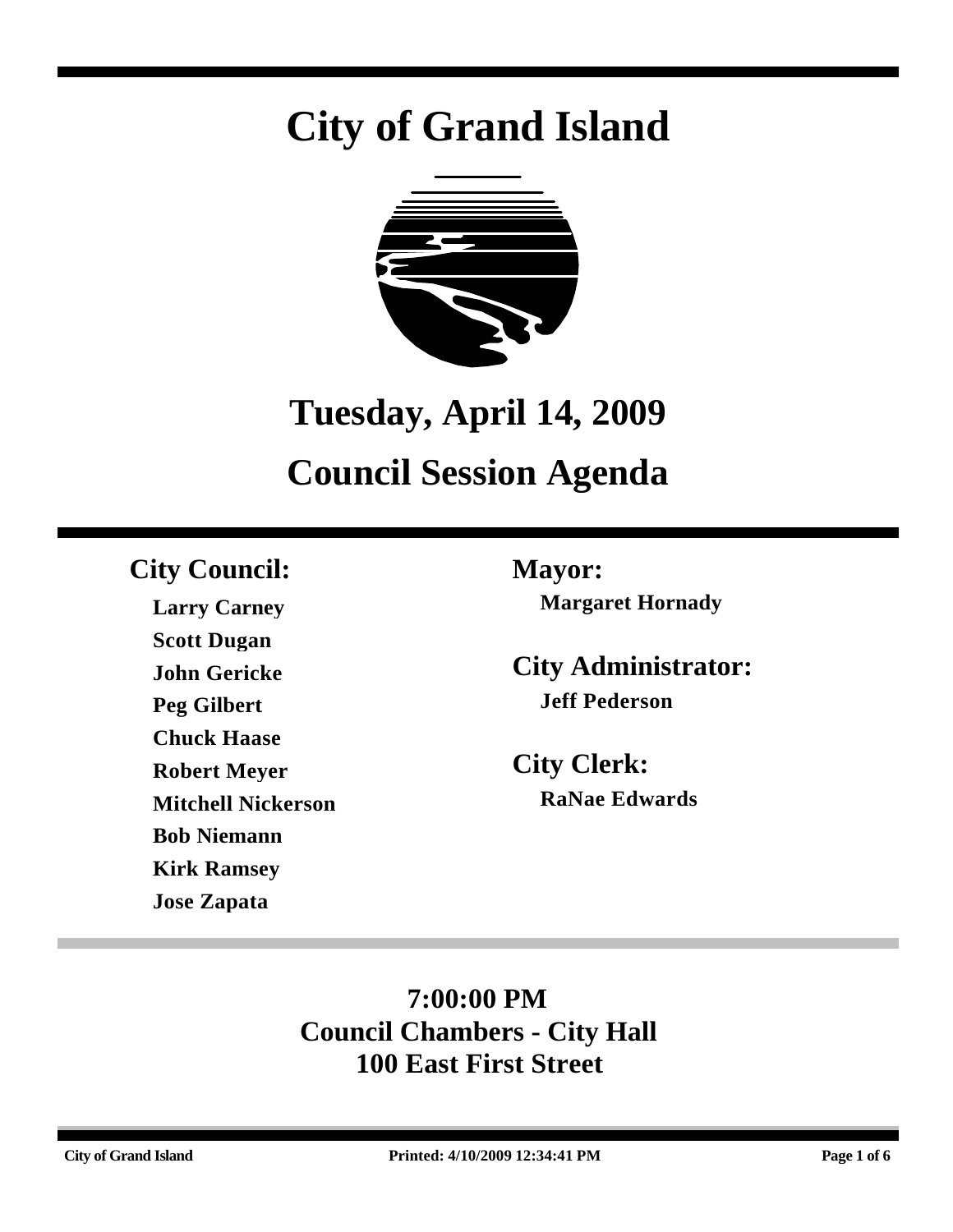#### **Call to Order**

**This is an open meeting of the Grand Island City Council. The City of Grand Island abides by the Open Meetings Act in conducting business. A copy of the Open Meetings Act is displayed in the back of this room as required by state law.**

**The City Council may vote to go into Closed Session on any agenda item as allowed by state law.**

#### **Invocation**

**Pledge of Allegiance**

**Roll Call**

#### **A - SUBMITTAL OF REQUESTS FOR FUTURE ITEMS**

**Individuals who have appropriate items for City Council consideration should complete the Request for Future Agenda Items form located at the Information Booth. If the issue can be handled administratively without Council action, notification will be provided. If the item is scheduled for a meeting or study session, notification of the date will be given.**

#### **B - RESERVE TIME TO SPEAK ON AGENDA ITEMS**

**This is an opportunity for individuals wishing to provide input on any of tonight's agenda items to reserve time to speak. Please come forward, state your name and address, and the Agenda topic on which you will be speaking.**

#### **MAYOR COMMUNICATION**

**This is an opportunity for the Mayor to comment on current events, activities, and issues of interest to the community.**

#### **C - PRESENTATIONS AND PROCLAMATIONS**

**C1 Proclamation "Community Development Week" April 12-18, 2009**

**C2 Proclamation "Child Abuse Prevention Month" April, 2009**

**C3 Proclamation "Nebraska Public Health Month" April, 2009**

**C4 Proclamation "National Braille Readers are Leaders Week" April 20-27, 2009**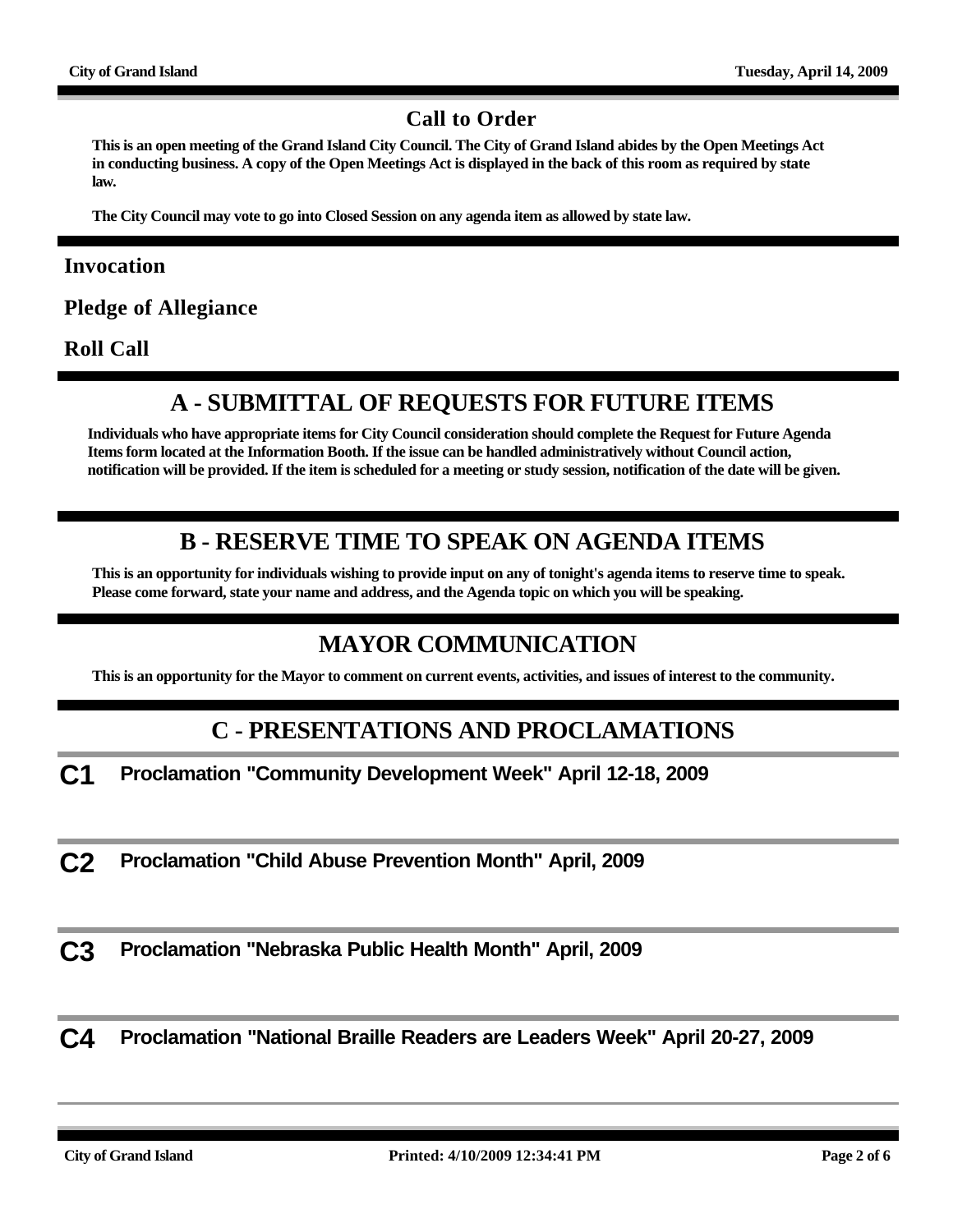**C5 Proclamation "Alcohol Awareness Month" April, 2009**

#### **E - PUBLIC HEARINGS**

- **E1 Public Hearing on Request from Skagway Discount Dept. Stores, Inc. dba Skagway, 620 State Street for a Class "CK" Liquor License**
- **E2 Public Hearing on Request from Chris Woodward for a Conditional Use Permit for a Recycling Operation Located on St. Paul Road between Capital Avenue and Airport Road**
- **E3 Public Hearing on the Semi-Annual Report by the Citizens' Review Committee on the Economic Development Program Plan**
- **E4 Public Hearing on Community Revitalization CDBG Assessment Grant Application**
- **E5 Public Hearing Concerning Acquisition of Utility Easement South Side of Trust Street - North Road to Good Samaritan Place - Chief Industries**
- **E6 Public Hearing on Application for Edward Byrne Memorial Justice Assistance Grant (JAG) 2009**
- **E7 Public Hearing on Acquisition of Lease Agreement with the State of Nebraska for Property Located South of Eagle Scout Lake, West of Broadwell Avenue and North of Highway 2**

*Are there any items the council would like removed from the consent agenda?*

#### **G - CONSENT AGENDA**

- **G1 Receipt of Official Document Tort Claim Filed by Motor Car Engineering**
- **G2 Receipt of Official Documents Pawnbroker's Official Bonds for Bronx Pawn, G.I. Loan Shop, and Wayne's Pawn Shop**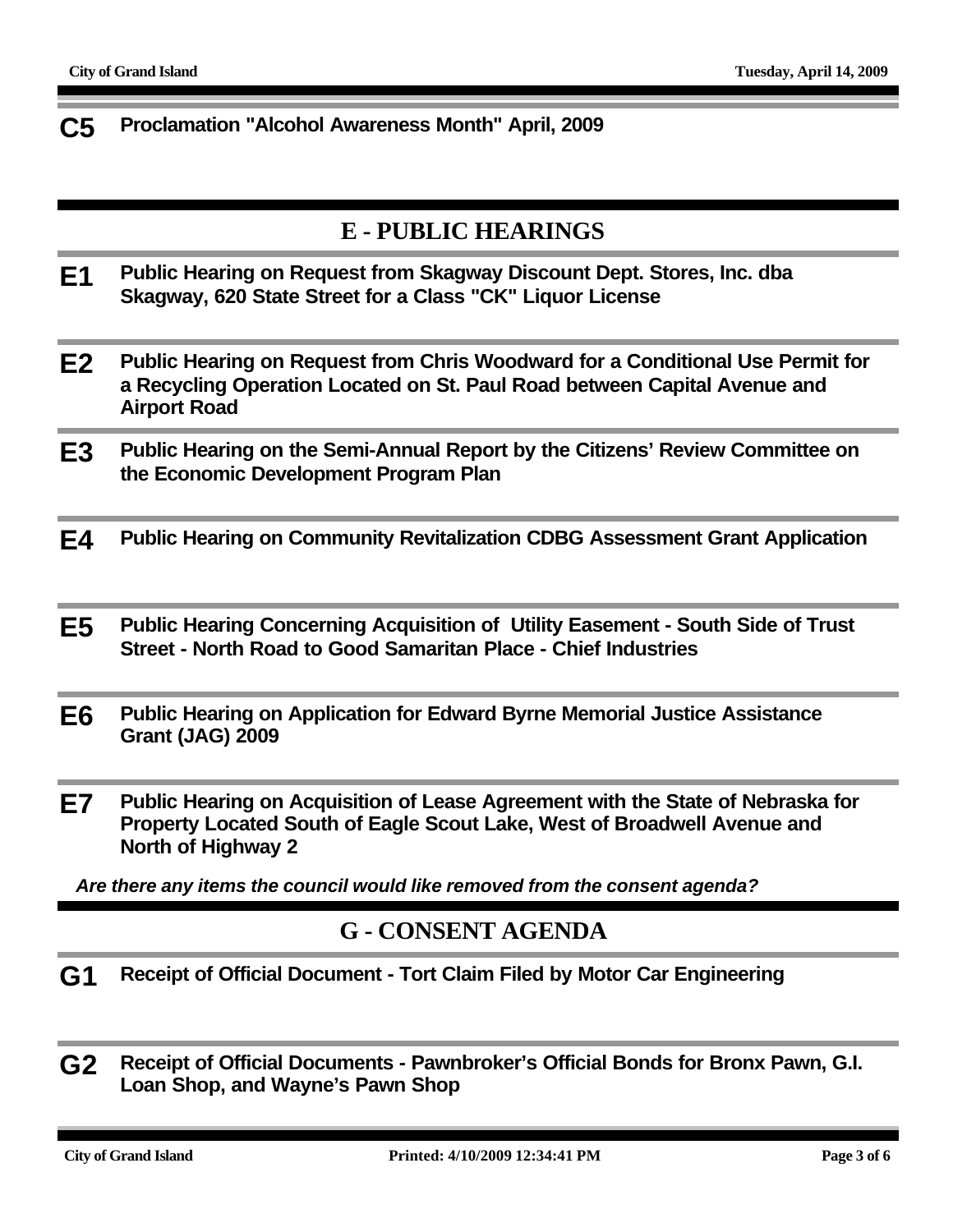- **G3 Approving Minutes of March 24, 2009 City Council Regular Meeting G4 #2009-72 - Approving Final Plat and Subdivision Agreement for Devall Subdivision G5 #2009-73 - Approving Final Plat and Subdivision Agreement for Woodland Park Eighth Subdivision G6 #2009-74 - Approving Semi-Annual Report by the Citizens' Review Committee on the Economic Development Program Plan G7 #2009-75 - Approving Community Revitalization CDBG Assessment Grant Application G8 #2009-76 - Approving Acquisition of Utility Easement - South Side of Trust Street - North Road to Good Samaritan Place - Chief Industries G9 #2009-77 - Approving Reserve Sharing Agreement between the City of Grand Island Utilities Department and Nebraska Public Power District G10 #2009-78 - Approving Interlocal Agreement with Hall County Airport Authority Regarding Law Enforcement Services**
- **G11 #2009-79 Approving Rescission of NO PARKING ZONE on the North Side of Koenig Street From Pine Street West 55 Feet**
- **G12 #2009-80 Approving Authorization for Emergency Sanitary Sewer Manhole Repair on Locust Street, Between Anna Street and John Street**
- **G13 #2009-81 Approving Change Order Number 1 for Application of a Corrosive Resistant Coating System to Concrete Surfaces of Odorous Air Scrubbing Filter (WWTP Bio Filter Number 1)**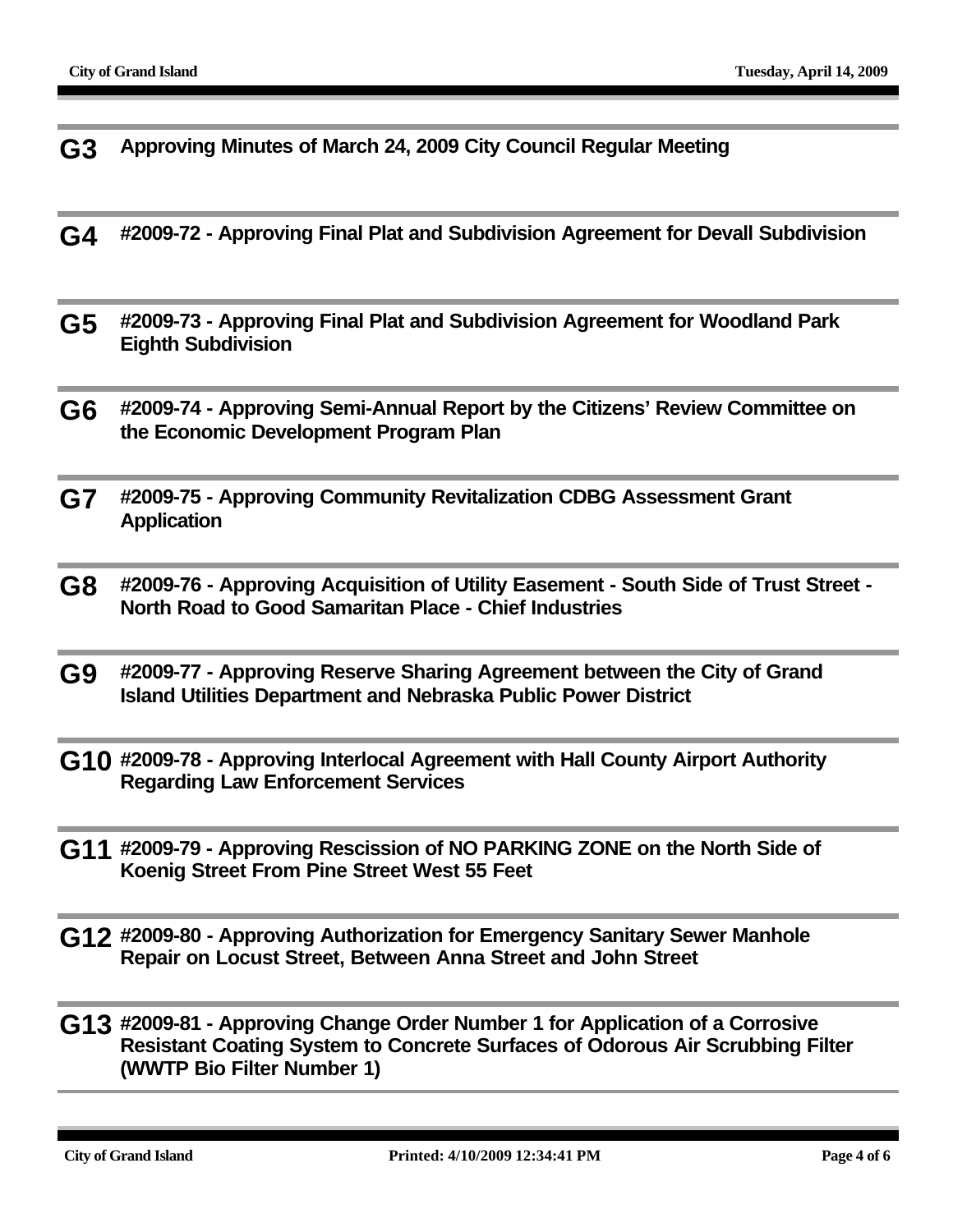- **G14 #2009-82 Approving Certificate of Final Completion for the Application of a Corrosive Resistant Coating System to Concrete Surfaces of Odorous Air Scrubbing Filter (WWTP Bio Filter Number 1)**
- **G15 #2009-83 Approving Certificate of Final Completion for the Application of a Corrosive Resistant Coating System to Concrete Surfaces of Odorous Air Scrubbing Filter (WWTP Bio Filter Number 2)**
- **G16 #2009-84 Approving Application for Edward Byrne Memorial Justice Assistance Grant (JAG) 2009**
- **G17 #2009-85 Approving Contract Extension with the Grand Island Skeet and Sporting Clays Club, Inc.**
- **G18 #2009-86 Approving Sale of #6 Fuel Oil Burdick Station**
- **G19 #2009-87 Approving Intent to Annex Property Located South of Case New Holland and West of Highway 281**
- **G20 #2009-88 Approving Amendment No. 2 to the Agreement with Kirkham Michael for Engineering Consulting Services for Storm Sewer Design Relative to the Wasmer Detention Cell**

#### **H - REQUESTS AND REFERRALS**

**H1 Consideration of Request from Chris Woodward for a Conditional Use Permit for a Recycling Operation Located on St. Paul Road between Capital Avenue and Airport Road**

#### **I - RESOLUTIONS**

- **I1 #2009-89 Consideration of Request from Skagway Discount Dept. Stores, Inc. dba Skagway, 620 State Street for a Class "CK" Liquor License and Liquor Manager Designation for James Phipps, 1809 West Anna Street**
- **I2 #2009-90 Consideration of Resolution of Intent to Disestablish Business Improvement District No. 8**